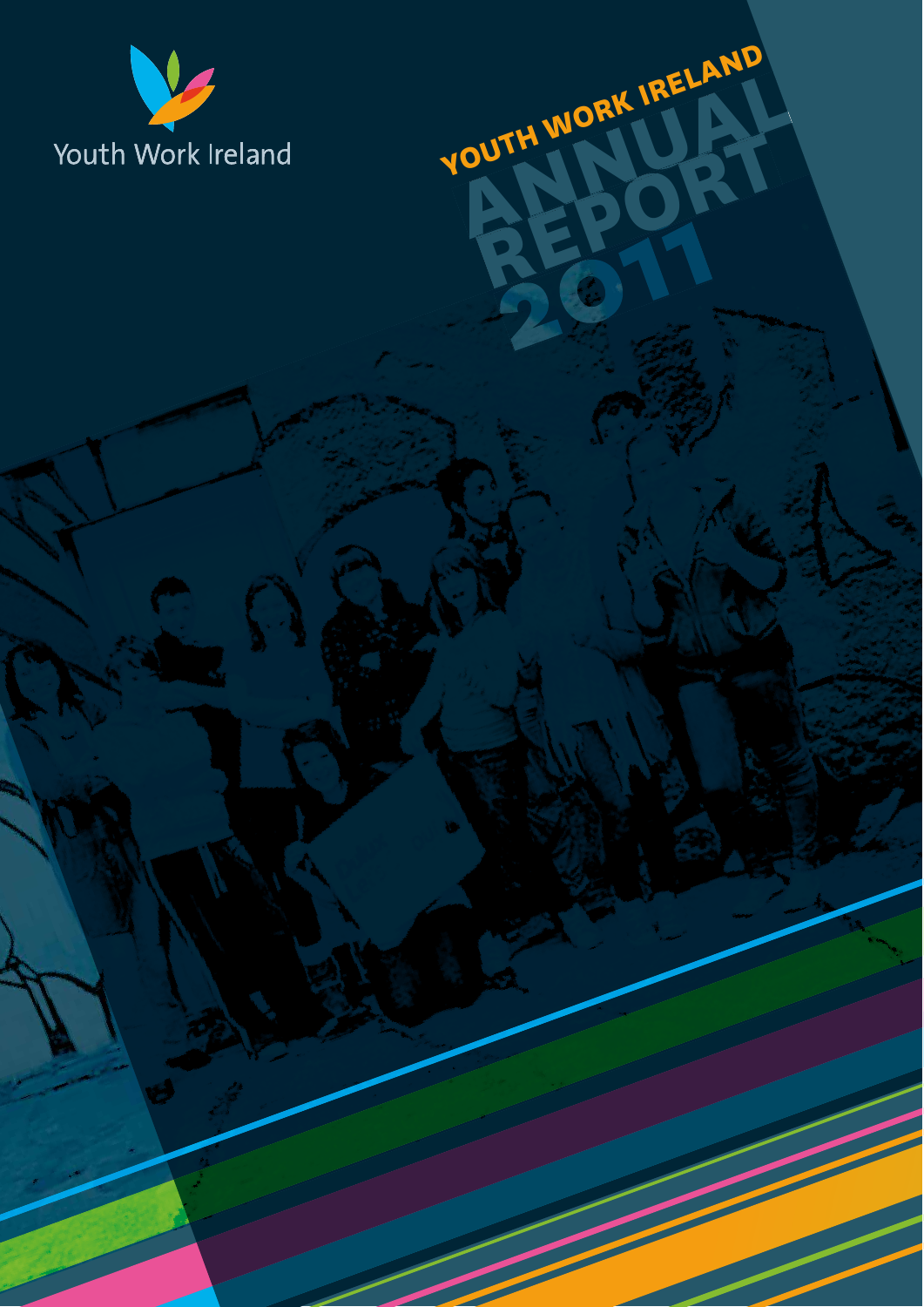

2011 was a busy year for Youth Work Ireland as we continue to respond to young people's lives across the four corners of Ireland. Despite the huge pressure on volunteers, workers and local communities brought about by the on-going recession we still see the best of Ireland in the work of our local services.

However the message needs to go out loud and clear that young people are bearing too much of the brunt of a crisis they did not create. Whether it is chronic youth unemployment, the slash and burn approach to the funding of youth services or the on-going crisis in our mental health service this is the year to say enough is enough.

Sometimes organisations can be accused of saying "not in my back yard" but for voluntary youth services there is no back yard anymore. Cuts to this area have been far in access of other budgets. Similarly social welfare payments to young people have been cut and the few entry level jobs that are available are now at reduced salaries and terms and conditions. There are clearly segments of society that did very well from the Celtic tiger and are still relatively unaffected by its collapse, whether these are the offshore Irish who visit for race meetings or the super wealthy who pay very small amounts of tax. It is clearly time for the burden of our economic woes to fall elsewhere.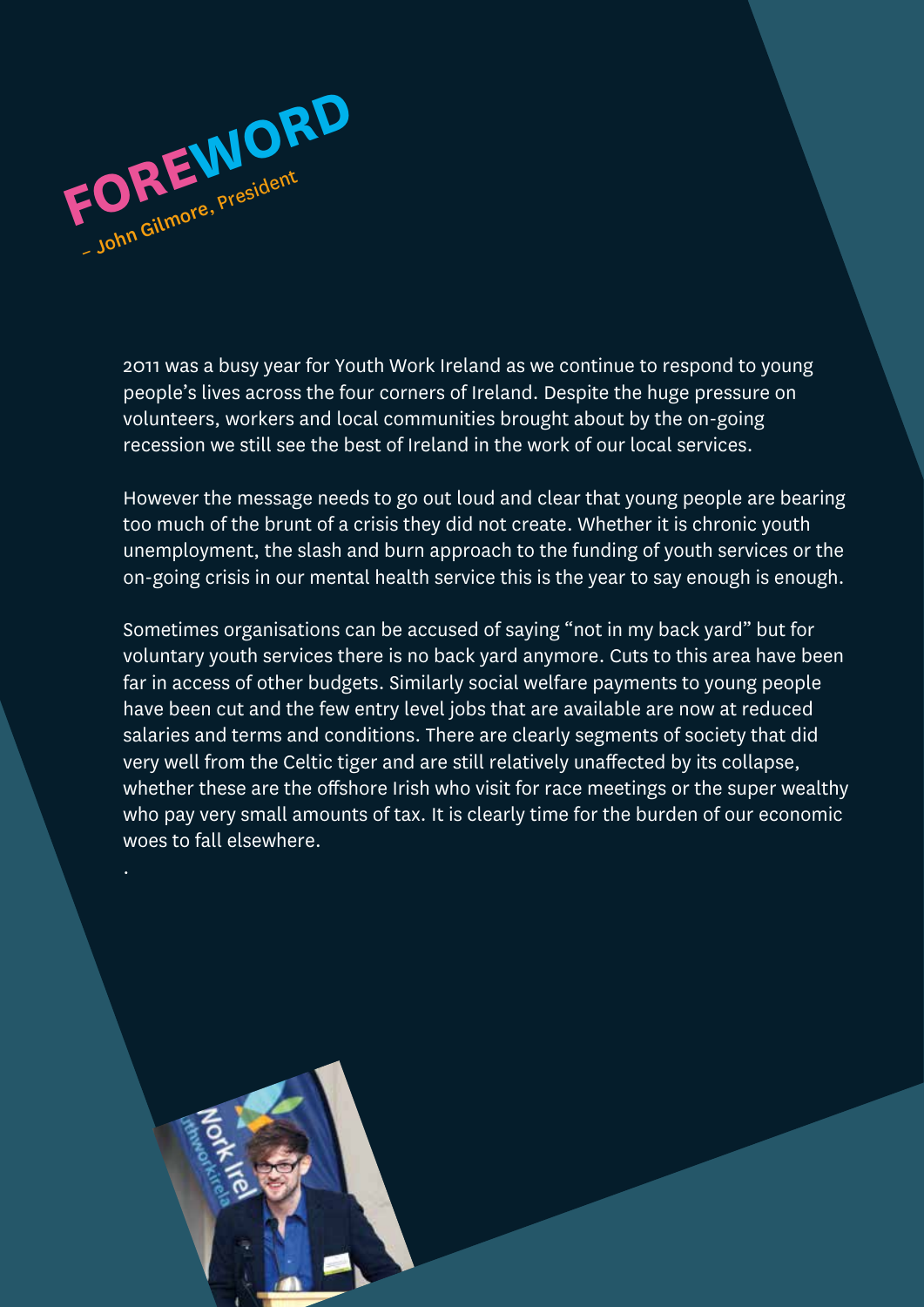



Clearly our economic circumstances form the greatest challenge for young people in the immediate future. The economic crisis reaches all age groups; it affects the choices made in school, in the family and in all aspects of young people's lives. We know from our work around the country that local communities and youth services are responding well despite these trying times. Youth Work is now more important than ever. It is a critical response when youth unemployment is high and education and training are limited. Time and again we know that when it comes to that terrible decision whether to stay or leave this country those involved with youth projects and youth work often opt to stay as they see the great potential in this country.

We welcome work on a new Children's Strategy and the development of a Youth Policy Framework. As with the development of quality standards for the youth sector we will embrace a greater emphasis on outcomes which will enhance the understanding of the huge social and economic value of local youth services led by local people. Some values must remain at the heart of this policy work such as the voluntary participation of young people, the focus on development and active citizenship, a strengths based approach and the value of relationships and critical adults in the process.

Youth Work Ireland works with over 80,000 young people, nearly 1,000 staff and over 7,000 volunteers annually through 450 clubs and projects in all parts of the country with spin off benefits for local communities and economies. Youth Work Ireland's aim is to change society for the benefit of young people and the wider community. This new and innovative reporting format provides but a sample of the activities around the four corners of Ireland, we know from our work there is so much more to see. However we hope that these snapshots inform people of the tremendous benefits that youth work provides for our communities and our country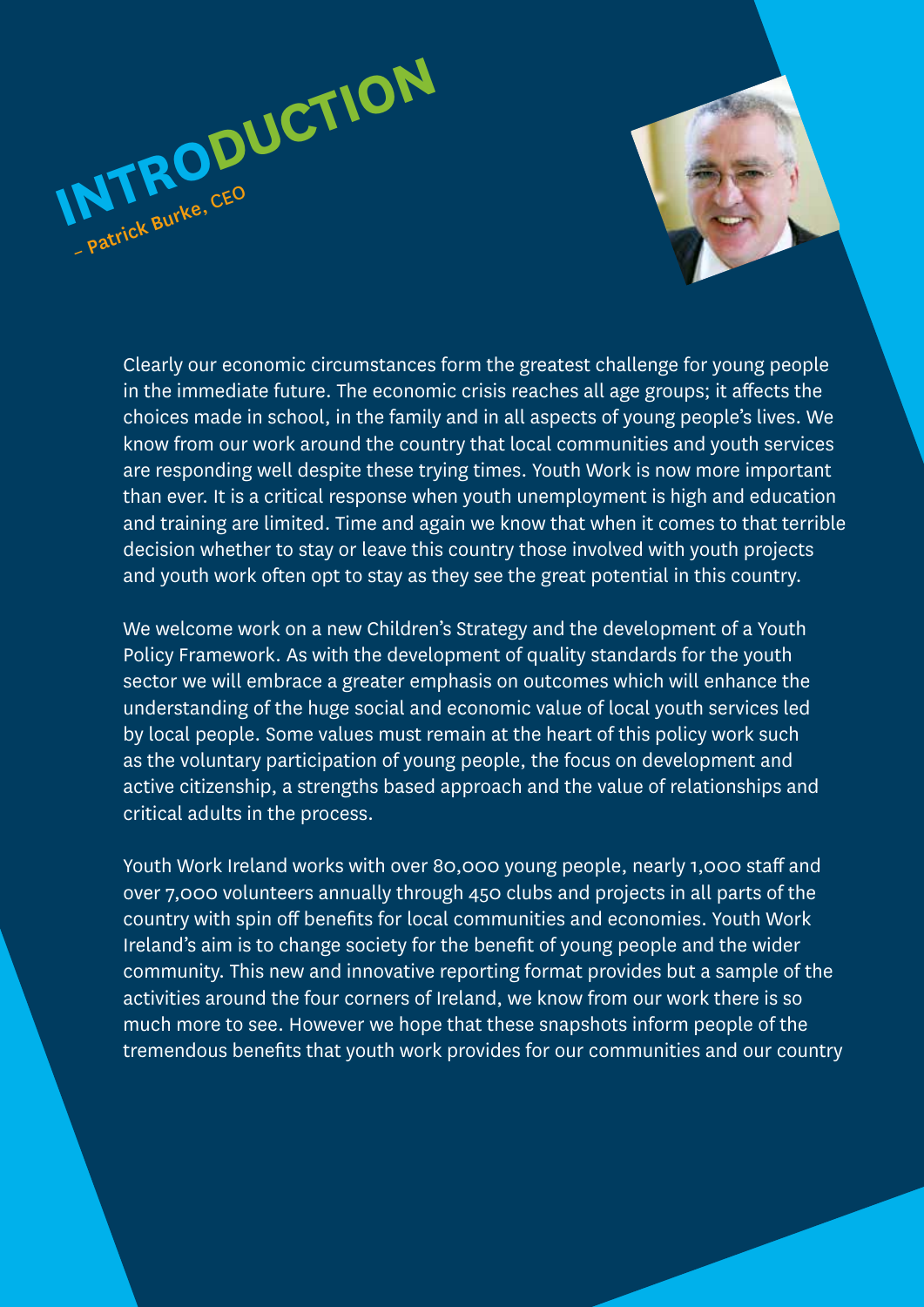

## **Variety 2011**

The variety show area events took place in Louth and Clare. Louth saw 28 acts taking to the stage in the Town Hall in Dundalk. Clare saw 32 acts taking to the stage in the Kilfenora Community Hall. Both events were really well attended with audience members enjoying the variety of acts and the skills of the young people taking to the stage. Out of these events 18 Acts were chosen to go forward to the National Final in Mary Immaculate College in April 2011. 8 Local Youth Services were represented on National Final day. Over 80 young people took to the stage representing 18 different clubs and projects.

**GROUP SINGING** Waterville Youth Club, Kerry DYS

**SOLO SINGING** Ballylongford Youth Club, Kerry DYS

**GROUP INSTRUMENTAL** Ballydonoghue Youth Club, Kerry DYS

**SOLO INSTRUMENTAL** Glengarriff Youth Club, Kerry DYS

**COMEDY SKETCH** Causeway Youth Club, Kerry DYS

**DRAMA PIECE** Doohamlet Youth Club, YWI Monaghan

**SPOTLIGHT** Doohamlet Youth Club, YWI Monaghan

**SLOW DANCE** Sixmilebridge Youth Club, Clare Youth Service

**CREATIVE DANCE** Cockhill Youth Club, Donegal Youth Service

**BANNER COMPETITION** Causeway Youth Club, Kerry DYS

# **Nollaig 2011**

Nollaig 2011 was launched in September 2011. This is Youth Work Irelands Design a Christmas Card competition. The winner of this competition received a €100 *One for All* voucher, their card is framed and reprinted for their personal use. The winners of each of the other categories win a €50 *One for All* voucher and they get their card framed and reprinted. Over 360 entries were received from our Local Youth Services. A selection panel was chosen from National Office and they selected their category winners and the Nollaig overall winner.

### **Irish Youth Music Awards**

The 5th Irish Youth Music Awards took place in Liberty Hall on April 28th. This was the biggest IYMAs yet and local areas are now organising heats to determine their local team. Guests this year were Daragh Cullen, Outside the Box and David Managan who really got the audience moving. As always it was a tense affair to decide where the awards went. **Exit Fire** from CDYS Cork scoped the overall award with **Truth for Me** from Derry winning the Paul Clancy song writer's award sponsored by Kildare Youth Service. Special thanks to all our industry partners IMRO, IRMA, Hotpress and EMI Records along with CDYSB and YANI.

Hot Press reviewed the 4th IYMAs CD featuring bands form Meath and Cork particularly Outside the Box the 2010 IYMAs winners. The CD also featured as one of Jackie Hayden's (Hotpress) *First Cuts* choice on a number of radio stations.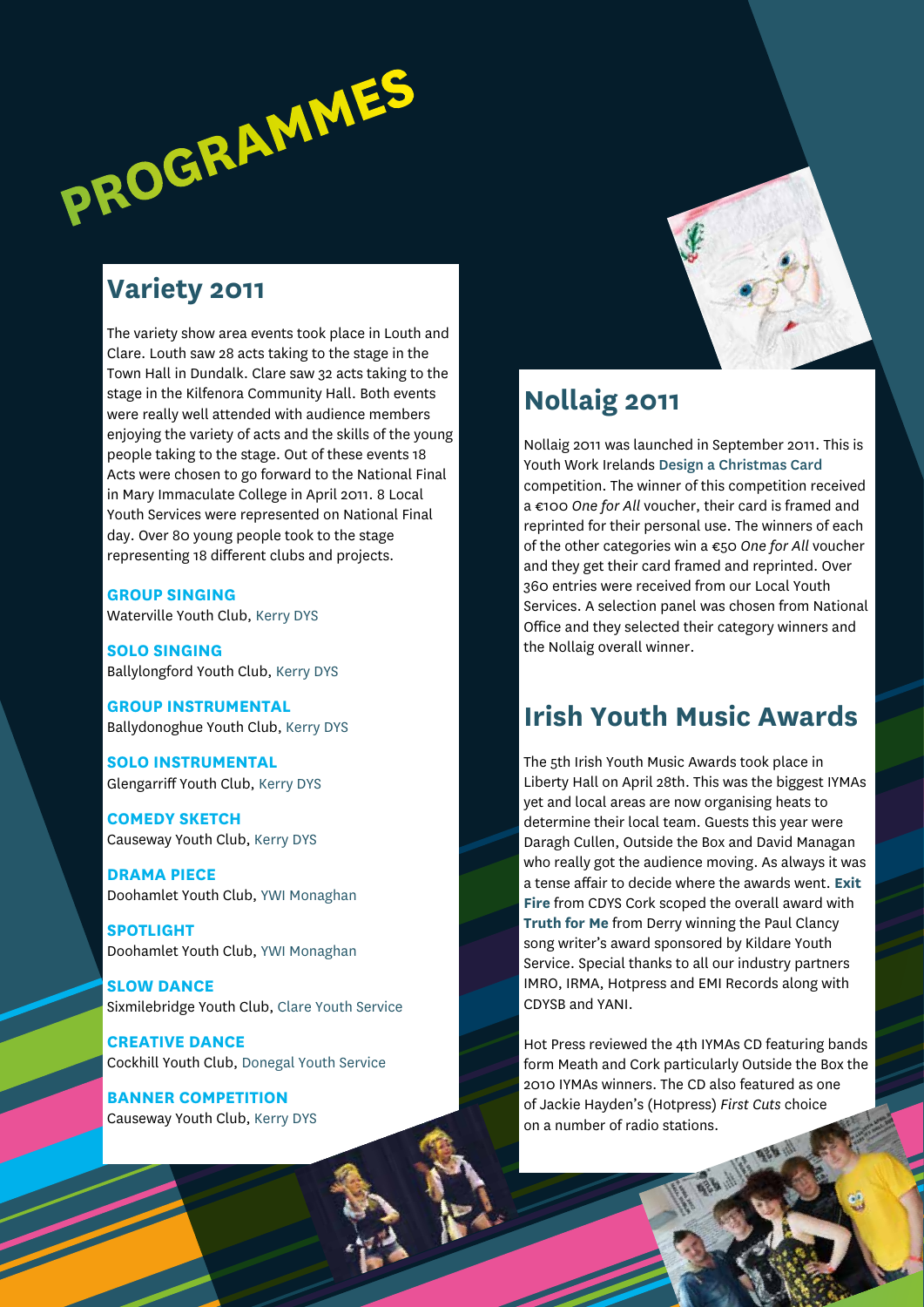



#### **Games 2011**

The soccer area events of games 2011 took place in Louth and Clare. The Clare event took place in Clare Leisure World, Showgrounds Road, Ennis, Co Clare. The Louth event took place in Leisure Park, Rathmullen Road/Marleys Lane ,Drogheda, Co Louth. From both of these events the soccer entries were chosen to go forward to the national finals in the University of Limerick in June. On national final day over 250 young people representing 10 Local Youth Services took to the courts taking part is various events including chess, draughts, soccer etc.

| <b>EVENT</b>              | <b>Runner Up</b>                                                    | <b>Winner</b>                                                       |
|---------------------------|---------------------------------------------------------------------|---------------------------------------------------------------------|
| <b>DRAUGHTS</b>           | Michael Heraghty, Fanad Youth Club<br>Donegal Youth Service         | Ryan Henry, Ballylongford Youth Club<br><b>Kerry DYS</b>            |
| <b>UNI HOC U.18</b>       | Kilgarvin Youth Club<br><b>Kerry DYS</b>                            | Ballygarrett Youth Club<br><b>FDYS YWI</b>                          |
| <b>HIP HOP</b>            | Kilrush Youth Club<br><b>Clare Youth Service</b>                    | Templemore Youth Project<br><b>Tipperary Regional Youth Service</b> |
| <b>BASKETBALL U.15</b>    | Club Oige Criost Ri<br>Donegal Youth Service                        | Castleisland Youth Club<br><b>KDYS</b>                              |
| <b>BASKETBALL U.18</b>    | Malin Head Youth Club<br>Donegal Youth Service                      | Castleisland Youth Club<br><b>KDYS</b>                              |
| 5 A SIDE FEMALE U.15      | Fanad Youth Club<br>Donegal Youth Service                           | Clonard Youth Club<br><b>FDYS YWI</b>                               |
| 5 A SIDE FEMALE U.18      | Kilfenora Youth Club<br><b>Clare Youth Service</b>                  | Clonard Youth Club<br><b>FDYS YWI</b>                               |
| <b>5 A SIDE MALE U.15</b> |                                                                     | Kilfenora Youth Club<br><b>Clare Youth Service</b>                  |
| 5 A SIDE MALE U.18        | Club Oige Criost Ri<br>Donegal Youth Service                        | Crossbeg Youth Club<br><b>FDYS YWI</b>                              |
| <b>TABLE QUIZ U.15</b>    | Kilhihil Youth Club<br><b>Clare Youth Service</b>                   | Miltown/Lixnaw Youth Club<br><b>Kerry DYS</b>                       |
| <b>TABLE QUIZ U.18</b>    | Templemore Youth Project<br><b>Tipperary Regional Youth Service</b> | Kenmare Youth Club<br><b>Kerry DYS</b>                              |
| <b>TABLE TENNIS MALE</b>  | Michael Dullergan, Planet Youth<br>Donegal Youth Service            | Conor McGuire, Clonard Youth Club<br><b>FDYS YWI</b>                |
|                           | Tony White, Oylegate Youth Club<br><b>FDYS YWI</b>                  | Ciaran Faul, Buzz Stop<br><b>Clare Youth Service</b>                |
| <b>CHESS</b>              | Eoin Larkin, Oylegate Youth Club<br><b>FDYS YWI</b>                 | Katie Anne Neville, Oylegate Youth Club<br><b>FDYS YWI</b>          |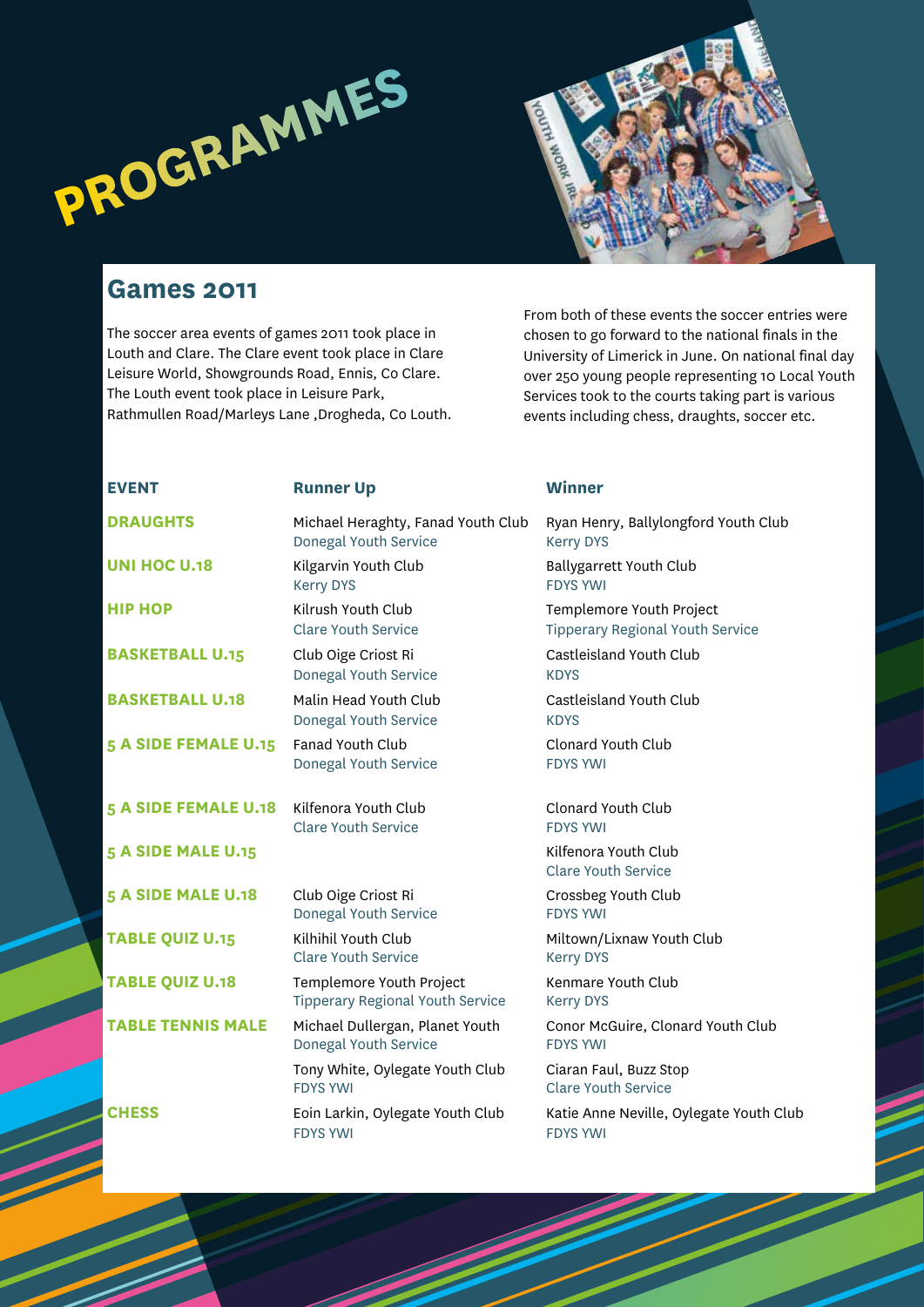

Contributing to the overall debate and reflection on the system of Youth Information provision in Ireland Youth Work Ireland developed Trial Sites to test and reflect on our model and practice in this area. Five members, Clare Youth Services, Donegal Youth Service, FDYs, Kildare Youth Service and Youth Work Ireland Monaghan, all took part.

We have facilitated work with BeLonGTo Youth Service and our local member youth services. This product has also been delivered with very high levels of participation nationally. A very successful HR training workshop was held for regional management in 2011. Board development and other trainings have been provided to a number of member services.

We have further facilitated work between members and the TCD/NUIG Changing Generations Study. Our regular suite of workshops including Measuring Outcomes continued in 2011. An extensive road show was carried out in 2011 on the activities of the Irish Youth Work Centre. We continue to facilitate 'Teen Between' a support programme for young people affected by marital breakdown, in partnership with the Family Support Agency. Irish Youth Work Scene (quarterly) and the Youth Studies Ireland Journal continue to inform the youth work sector on issues of practice and theory. **YOUTHAD WORK** 

> The inaugural Youth Work Ireland Week was held in April 2012. The initiative was the centre piece of our 50th anniversary celebrations as we felt the best way to commemorate the past was to celebrate what we are today. This collective celebration and showcasing of the work of Youth Work Ireland involved all members locally engaging in a programme of activities and some key national events.

**IRELAND WEEK**

A variety of activities took place in the four corners of Ireland to make Youth Work Ireland Week ranging



Nationally the work and impact of Youth Work Ireland was brought right to the heart of decision making with an Oireachtas Briefing which engaged the majority of Oireachtas members and almost all of those from the constituencies of our member services. The event really put the organisation on the map with key decision makers.



In 2011 Voices of Youth, a youth led advocacy group facilitated by Youth Work Ireland, organised a major event on the potential Children's Rights Referendum. This was motivated by a concern amongst the group that young people were not specifically informed or aware of this proposal. The daylong event involved workshops on some key scenarios devised by people working in the field of children's rights and called on Government to deliberately include young people in whatever plans it developed for the referendum campaign. The event received coverage in the national media and was well received by children's and youth groups.

Voices of Youth continued to work on issues such as The Mosquito Device, schools and education, School uniforms and others receiving much coverage in the national media. Members took part in a visit to Aras an Uachtarán on the invitation of President Michael D. Higgins.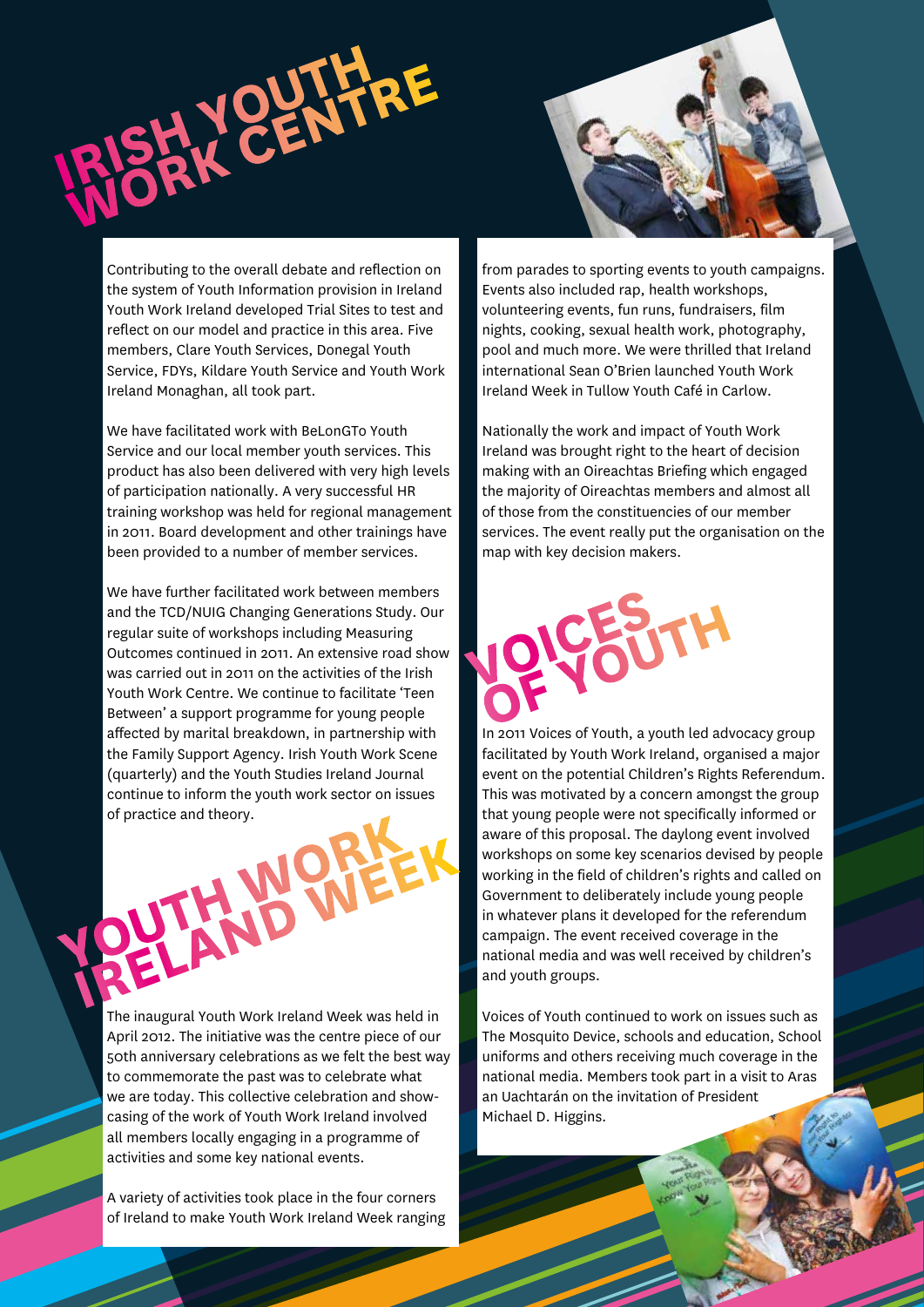With increased pressure on the public purse the Government developed a new approach to examining expenditure issues in 2011. The Comprehensive Review of Expenditure involved a detailed examination of all expenditure items with a view to a fundamental reassessment of their continued necessity and role. Each Department of Government was required to produce a detailed report with a proposed multiannual framework within the parameters of the national finances over 3 years. We made a detailed submission to this process working in partnership with all members.

**& ADVOCACY**

Significant change is underway in the area of Further Education and Training with the merger of VECs and the establishment of ETBs and SOLAS. We ensured our voice was heard with a submission to this process.

We made a submission to the DCYA Statement of Strategy and a number of submissions and statements on the crisis levels of youth unemployment. We have consistently called for a faster pace on education and curricular reform and published a Constitutional Amendment Bill (Presidential Age) in 2011 proposing to end the age limit of 35 to be President.

We worked with the Stand Up for Children organisation and the Children's Rights Alliance to further the proposal to have a Children's Rights Referendum and we made a detailed submission to the Department of Social Protection on Community Employment and the vital role it plays in the provision of youth work services at local level.

We made a detailed budget submission in 2011 and have kept abreast of all developments relating to the proposed new Children's Strategy and the new Youth Policy Framework which will be an important pillar in this.

**COMMUNICATIONS QUALIT** 

2011/12 saw the completion of peer assessments with a number of Youth Services with a successful outcome. Presentations were made to Cork and Midlands regional Youth Service.

To strengthen and support our work locally we engaged in a wide ranging testing process with the SPEAK system in 2011. The work on Youth Information trial sites also contributed to our overall quality assurance work.

The DCYAs National Quality Standard Framework was rolled out in 2011 and some work was also done on a standard for youth clubs. The NQSF is a key pillar in the DCYAs approach to youth work policy. A number of Youth Work Ireland members undertook the NQSF and all come through it with flying colours. Youth Work Ireland's QSF was cited as of critical assistance by those taking part and our work or our organisation continues to shape policy and practice nationally in this field. We are now re-examining the precise role and function of our QSF process for the future. ENANCE

FINANCE

Youth Work Ireland introduced a major new Governance structure in 2011. This new scheme is aimed at ensuring maximum membership involvement in our work while ensuring efficiency in everything that we do. There are now 7 sub-committees of the National Board which ensure a wide spectrum of people contribute to decision making. Similarly link people have been designated in National Office to ensure that we broaden the relationships between membership and National Office and ensure a good flow of communication for all.

In 2011 we entered in to a partnership with SpunOut. ie to link online and community based youth work.

In 2011 our main income source from DCYA fell by 7.16%. IYJS Income is now being distributed via Youth Work Ireland National Office. Careful control of expenditure in line with reduced incomes in ensured at all times. We have appointed new auditors Grant Thornton in 2011.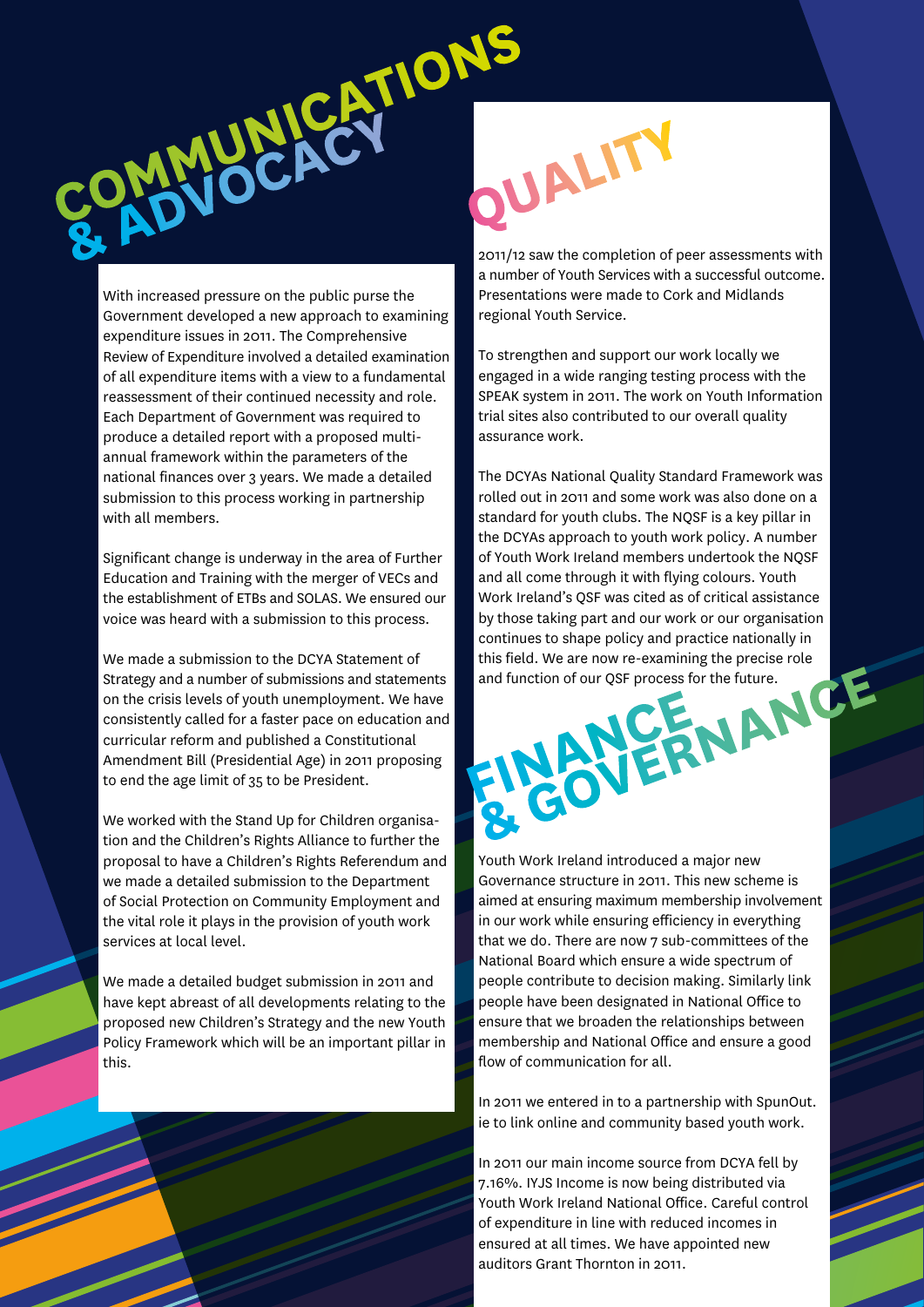**volunteer ACHIEVEMENT AWARDS** 

The 2011 Volunteer Achievement Awards took place at Youth Work Ireland National Office on the Saturday November 5th 2011. Simon Harris TD (Ireland's youngest TD) presented the awards. As always there was strong interest in the awards from all around Ireland. Supported by teams of locally based staff the recipients are among the key deliverers of services to young people. Much of this work is done "out of the spotlight" and quite often receives little recognition.

The people honoured represent a group of committed and dedicated individuals who give their free time to benefit local communities and society in general. Through their enthusiasm and dedication they inspire young people and support them to realise their own potential.

The recipients were;

- **• Leading the Way** Award Winner Padraig McGrath, Daingean Youth Club, MRYS
- **• Stepping Up** Award Winner Peter Murphy, Bruach na Habhainn Youth Project, KDYS
- **• Making a Difference** Award Winner Gearoid (Gadge) Murphy, Killarney Youth Club & Drop-in, KDYS
- **• Behind the Scenes** Winner Karen Dunne, Board of Directors, Youth Work Ireland Galway
- **• The Extra Mile** Award Angela Montgomery, Castlepollard Youth Club, Midlands Regional Youth Service

Each recipient received a specially commissioned pin designed by jewelry designer Garrett Mallon.

VAA Winners with Simon Harris T.D.





We continue to work on diversifying our fundraising base and have appointed a Head of Development to take this work forward. Our fundraising strategy emphasises a continuum of funding options such as monthly giving, corporate giving, events, trusts and foundations, legacies and trusts and foundations. Our 5 year aim is to have an annual fundraising income of €1.5 million.

Youth Work Ireland entered into a significant 3 year partnership with B&Q to support local youth projects around Ireland. This work involves partnering local stores with local projects and engaging staff in fundraising work along with national fundraising initiatives. Our monthly giving campaign will be launched in October 2012 which will ask donors to give a small monthly donation to maximise the potential of Ireland's young people.

#### For more information see

http://www.youthworkireland.ie/site/fundraising/ or contact Jennie Blake at jblake@youthworkireland.ie.